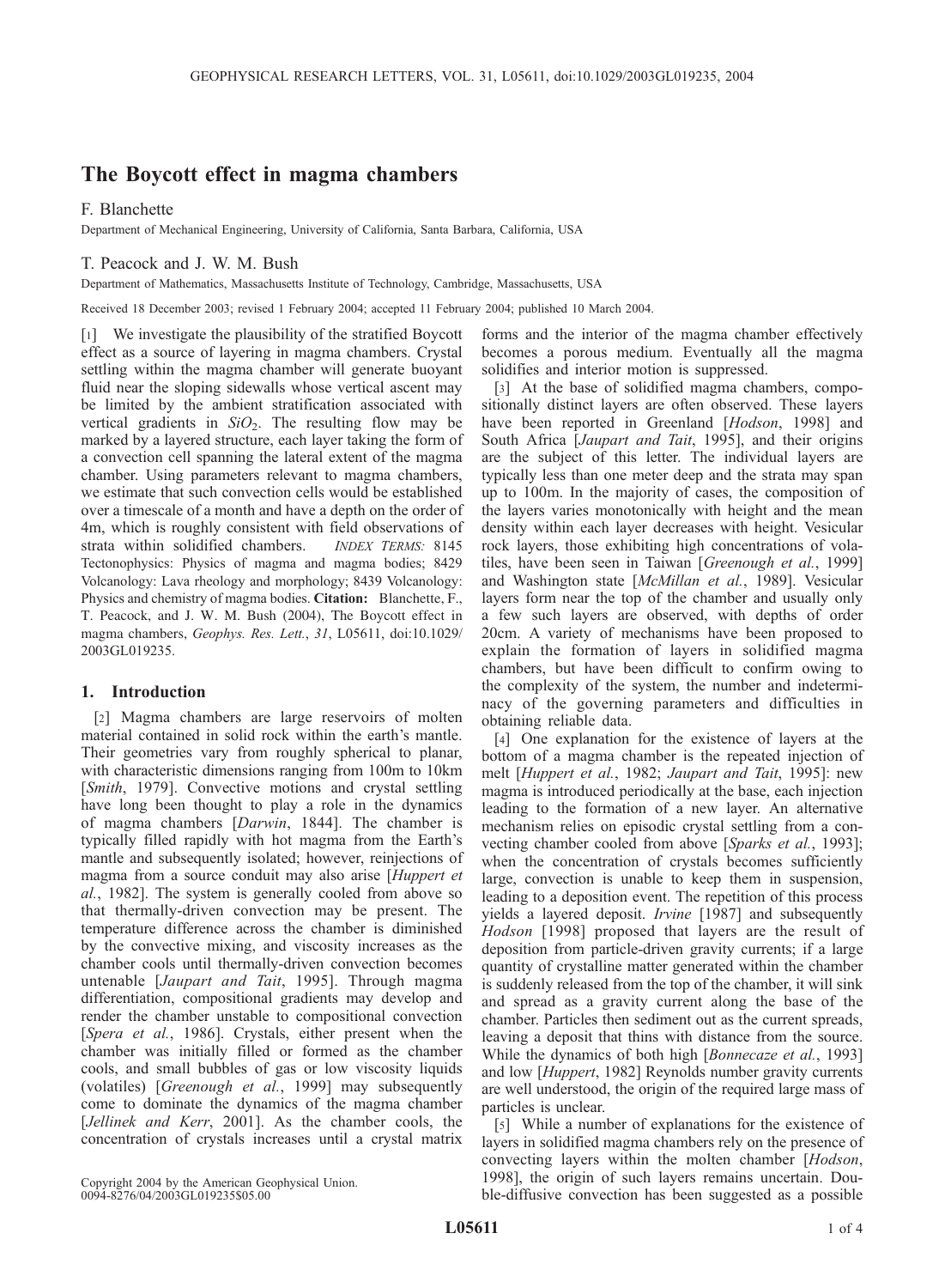

Figure 1. Heavy particles (dark circles) settling beneath an inclined wall give rise to an upward flowing, particle-free Boycott layer, seen as the pale layer. Conversely, bubbles (light circles) rising above an inclined wall generate a downward flowing, bubble-free Boycott layer, seen as the dark layer.

origin [*Jaupart and Tait*, 1995]; however, in magma chambers the temperature and compositional gradients are not independent, and numerical simulations suggest that no such steady layers may form [Spera et al., 1986]. Time dependent layers may form by the heating from below of a compositional gradient [Turner, 1968; Huppert and Linden, 1979]. Other plausible layer-forming mechanisms include sidewall cooling (or heating) of stable a density gradient associated with either compositional variations [Jaupart and Tait, 1995; Huppert and Turner, 1980], or sedimenting particles. Mendenhall and Mason [1923] observed layers when a polydisperse suspension, vertically stratified through differential settling, was heated from the side; numerical simulations of this phenomena were performed by Hosoi and Dupont [1996].

[6] The layer-forming mechanism we consider relies on the interaction of suspended crystals and/or bubbles with sloping walls and an ambient stratification. *Boycott* [1920] reported that the settling of a suspension is enhanced in an inclined container relative to that in a vertical one owing to the convective motions associated with the buoyant particle-free layer that forms by particle settling beneath the sloping upper wall. A theoretical description of the flow was later given by *Hill et al.* [1977] and Acrivos and Herbolzheimer [1979]. The influence of an ambient stratification on the Boycott effect has recently been investigated by *Peacock et al.* [2004]. The authors report that layers form throughout the system if the ambient stratification is sufficiently strong, thus modifying the transport of both particles and fluid. In section 2 we review the dynamics of the stratified Boycott effect and the resulting layering. In section 3 we consider its relevance to magma chambers.

#### 2. The Boycott Effect

[7] The Boycott effect occurs when a suspension of relatively dense particles underlies an inclined wall (Figure 1). The standard theoretical description of the Boycott effect applies provided the particle Reynolds number is small and the particle concentration sufficiently low that particle-particle interations may be neglected ( $\phi \leq$ 

10%), [Acrivos and Herbolzheimer, 1979]. Particles settle away from the wall, creating a clear fluid layer whose thickness,  $\delta$ , and tangential velocity,  $\nu$ , scale as

$$
\delta \sim L\Lambda^{-1/3}, \qquad \nu \sim U_p\Lambda^{1/3}, \tag{1}
$$

where  $U_p$  is the particle settling speed,  $\Lambda = (L/a)^2 \phi$ , a the particle size, L the height of the container and  $\phi$  the particle volume fraction. In the context of magma chambers,  $\Lambda$  is typically large, of the order of  $10^6$ . In the absence of a source of particles, the Boycott effect is maintained as long as particles remain in suspension i.e., for a time  $t_b \sim L/U_p$ . The Boycott effect also occurs when fluid containing buoyant particles, such as bubbles, overlies an inclined wall; here, bubbles rise away from the wall leaving relatively dense fluid that sinks accordingly. In a magma chamber, both effects may occur simultaneously, giving rise to Boycott layers on both the upper and lower chamber walls, as shown schematically in Figure 1.

[8] The presence of a stratified ambient may significantly alter the Boycott effect. If the ambient is stably stratified, the buoyancy of the fluid ascending within the Boycott layer diminishes progressively with height. Provided the vertical density gradient,  $d\rho/dy$ , is sufficiently strong, the ascent of fluid in the Boycott layer will be arrested at a height

$$
H = \frac{\phi \Delta \rho}{d\rho/dy},\tag{2}
$$

where  $\Delta \rho$  is the density difference between particles and the ambient fluid: the fluid intrudes at a height where the density difference due to the absence of particles is matched by that due the stratifying component [Peacock et al., 2004]. If the layer height exceeds the vertical extent of the container,  $H > L$ , the Boycott effect simply serves as a mixing mechanism in transporting relatively dense fluid from the base to the top of the tank and so eroding the initially stable density gradient. If  $H \leq L$ , fluid in the Boycott layer becomes neutrally buoyant and intrudes into the bulk, giving rise to a series of well-mixed convecting layers with vertical extent of order  $H$  (see Figure 2). We note that this physical picture requires that the settling time



Figure 2. Laboratory demonstration of layers resulting from the combination of the Boycott effect and ambient stratification. The container shown here is 25cm high and contains salt stratified water  $(d\rho/dz = -150 \text{kg/m}^4)$  in which a suspension of  $4\mu$ m glass particles of volume fraction 0.3% is left to settle. Clear fluid intrudes in the ambient from the inclined wall, thus forming a sequence of convecting layers.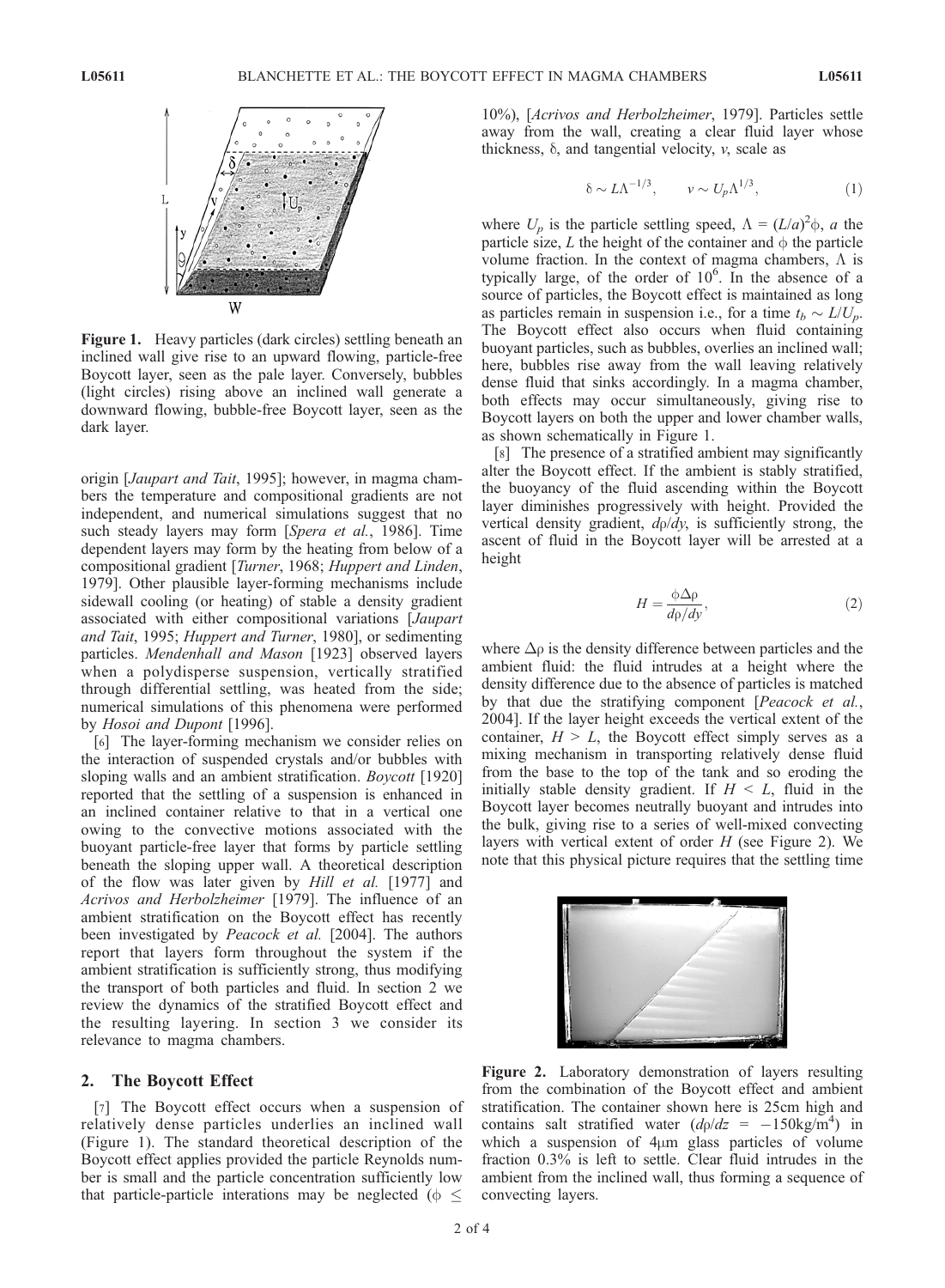Table 1. Estimates for the Range of Relevant Physical Parameters in Magma Chambers

| Parameters              | Value                                      | References                                                 |
|-------------------------|--------------------------------------------|------------------------------------------------------------|
| Height                  | $100m$ to $10km$                           | McMillan et al. [1989], Spera et al. [1986], Smith [1979]  |
|                         | $10^1$ to $10^{10}$ Poise                  | Shaw [1972], McMillan et al. [1989]                        |
|                         | 2.5 to 3.0 $g/cm^{3}$                      | McMillan et al. [1989], Sparks et al. [1993]               |
| $\phi$ Crystals/Bubbles | $0\%$ to $10\%$ vol.                       | Sparks et al. [1993], McMillan et al. [1989]               |
| Crystal/Bubble size     | $0.1$ mm to $3$ cm                         | Jellinek and Kerr [2001], Sahagian and Maus [1994]         |
|                         | $0\%$ to 5%                                | McMillan et al. [1989], Hodson [1998], Spera et al. [1986] |
|                         | $10^{-11}$ to $10^{-13}$ m <sup>2</sup> /s | Jellinek and Kerr [2001]                                   |

of particles across the Boycott layer,  $t_s$ , be less than the diffusion time of the stratifying component,  $t_d$ , i.e.,

$$
t_s = \frac{\delta}{U_p} \ll \frac{\delta^2}{\kappa} = t_d \tag{3}
$$

where  $\kappa$  is the diffusion constant of the stratifying component. Assuming particles settle at low Reynolds number, and using equation (1), this condition is satisfied provided

$$
1 \ll \frac{t_d}{t_s} \sim \frac{a^{8/3} L^{1/3} g \Delta \rho}{\phi^{1/3} \kappa \eta}.
$$
 (4)

where  $\eta$  is the fluid viscosity. This inequality is generally satisfied for magma chambers, as discussed in section 3; we thus anticipate that the Boycott effect provides a plausible mechanism for layer formation within magma chambers.

#### 3. Relevance to Magma Chambers

[9] Layer formation through the stratified Boycott effect requires the combination of three factors: sloping walls, positively or negatively buoyant suspended material and a stratified ambient. The geometry of magma chambers is such that the presence of sloping walls is inevitable. Crystals are present in magma chambers [Sparks et al., 1993] and those that do not attach themselves to the boundaries will settle in the bulk. Similarly, volatiles nucleating throughout the chamber will be suspended in the magma [Jaupart and Tait, 1995]. As the magma chamber cools sufficiently that thermal convection is suppressed, thermal or compositional gradients may result in a stable stratification [*Hodson*, 1998]. Thus all the components necessary for the formation of convecting layers through the stratified Boycott effect are generally present in the latter stages of magma chambers evolution. We proceed by describing the relevant parameters in more detail.

[10] The size of crystals and bubbles in magma chambers varies widely, but is usually assumed to be of the order of 1mm [Sahagian and Maus, 1994]. The density difference between crystals and the ambient magma is approximately 0.5g/cm<sup>3</sup>, while that of bubbles is approximately  $-2.5$ g/cm<sup>3</sup> [Sparks et al., 1993]. Bubble volume fractions are usually less than 10% [Sahagian and Maus, 1994] while crystal concentrations may be arbitrarily large. The Boycott effect is only significant for concentrations greater than 0.1%: if too few particles are present, the upflow in the Boycott layer is comparable to the particle settling speed. Temperature and compositional variations, in addition to the presence of particles, significantly affect the magma viscosity. A typical estimate for the viscosity of the molten magma,  $\eta$ , is 5  $\times$ 

 $10<sup>5</sup>$  Poise [*Shaw*, 1972], but estimates vary by a factor of 10<sup>4</sup>. Throughout the body of the chamber, compositional gradients may form through magma differentiation, and it is commonly thought that the total density changes by approximately 5% from top to bottom,  $SiO<sub>2</sub>$  being the principal stratifying agent [Spera et al., 1986; Hodson, 1998]. The parameters relevant to the dynamics of magma chambers are summarized in Table 1.

[11] We proceed by quantifying the time and length scales that would characterize layers formed in a magma chamber by the stratified Boycott effect. Considering a compositional diffusion coefficient of  $10^{-12}$ m<sup>2</sup>/s [Jellinek and Kerr, 2001], we see from equation (4) that  $t_d/t_s \sim 10^5$ ; consequently, one expects the Boycott effect to operate within magma chambers and to dominate the layering mechanisms driven by double-diffusive effects. For a chamber height of 100m, if the density varies by 5% about a mean density of  $2500 \text{kg/m}^3$ , the resulting density gradient is  $d\rho/dy = (0.05 \cdot 2500 \text{ kgm}^{-3})/100 \text{m} = 1.25 \text{kg/m}^4$ . The particle weight fraction for magma containing 1% of crystals is approximately  $0.01 \cdot 500$ kg/m<sup>3</sup> = 5kg/m<sup>3</sup>. Using equation (2), this yields a typical convecting layer size of about 4m. Given the broad range of particle concentrations and density gradients, however, this layer size could conceivably vary from 1m to 1km. Equation (1) yields a timescale of layer development  $t = H/v$  of the order of one month; however, the wide range of particle sizes and viscosities allows for this timescale to vary from days to years. Finally, we note that crystallization in the bulk will continually drive the Boycott effect and thus maintain the convecting layers.

### 4. Discussion

[12] Magma chambers marked by the stratified Boycott effect may leave layered deposits such as those found in field observations via two distinct mechanisms. A schematic illustration of layering within a magma chamber prompted by the stratified Boycott effect is presented in Figure 3. The chamber can solidify as a whole, the layered rock structure thus being a record of the succession of frozen convecting cells either driven by crystals (point A in Figure 3) or bubbles  $(B)$ . Alternatively the presence of convecting layers could generate layered deposits at the base of the chamber. Since each layer acts as a well-mixed convecting cell, one expects it to maintain a relatively uniform temperature within. The crystallization of an appreciable quantity of magma may occur when the temperature in the upper, and typically coolest, layer falls below a critical value, (point  $C$  in Figure 3); the resulting crystals might then sink and spread as a gravity current, depositing a layer of crystals (point  $D$ ). We estimate the